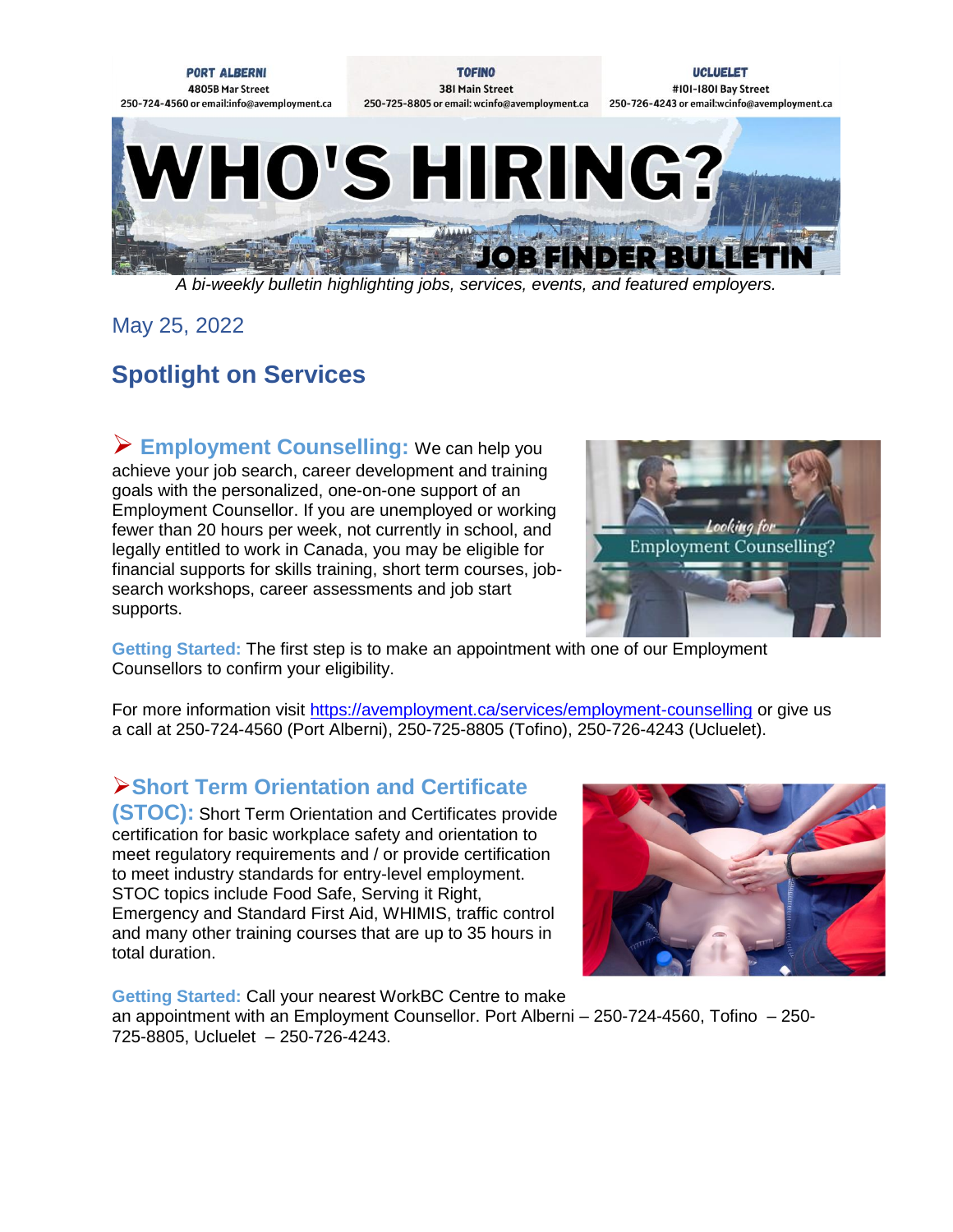### **Employment Skills Workshops**

Join us for some scheduled, interactive learning sessions, and In-Person or via Zoom. Click on one of the descriptions below, or visit our **[Workshop Calendar](https://www.avemployment.ca/workshop-schedule/2022-05)** page to find a workshop that suits your needs and schedule. You can choose to attend all scheduled classes either in-person or via Zoom - all workshops are FREE to attend. Registration is required, contact us at one of the centers listed below.

Pre-recorded Workshop Sessions online - Visit our **[Pre-recorded Workshop](https://avemployment.ca/online-skills-building-sessions)  [Sessions](https://avemployment.ca/online-skills-building-sessions)** page to see the options available for viewing a YouTube video presentation on our most popular workshop topics.

"Quick Tips" Job Search videos - View short, quick YouTube presentations on our three most popular workshop titles - no registration necessary. Just [Click Here!](https://avemployment.ca/job-search-quick-tips-videos)

**Interested in signing up for a workshop? Talk to your employment counsellor, or one of our front-end team members about getting registered! Port Alberni – 250-724-4560, Tofino – 250-725-8805, Ucluelet – 250-726-4243** 

## **Featured Employers**

**Port Alberni Shelter Society** in Port Alberni is currently looking to hire for a number of positions including:

- ▶ [Support Worker –](https://www.avemployment.ca/sites/default/files/Sober%20center%20Job%20posting%202022.pdf) PASS Sobersite, [PASS Outreach Worker,](https://avemployment.ca/sites/default/files/Job%20posting%20OPS%202021_0.pdf) Kitchen & Janitorial [Workers,](https://avemployment.ca/sites/default/files/Job%20posting%20Kitchen%202021_1.pdf) [Support Services Worker, Shelter Worker](https://avemployment.ca/sites/default/files/Job%20Posting%20internal-%20external%20Nov%202021.pdf)
- $\triangleright$  For full job details and how to apply, click the job title above.

**School District 70 Pacific Rim** is looking to hire for a number of positions including:

- Carpenter [West Coast \(Tofino/Ucluelet\),](https://www.avemployment.ca/job-posting/23574) [On Call Custodian,](https://www.avemployment.ca/job-posting/24738) [On Call Education](https://www.avemployment.ca/job-posting/24739)  **[Assistant](https://www.avemployment.ca/job-posting/24739)**
- $\triangleright$  For full job details and how to apply, click the job title above.

**Job Postings** *(Click on Job Title for Details)*

#### **PORT ALBERNI**

- **COUNTER/PARTS PERSON/L[ABOURER](https://www.avemployment.ca/job-posting/25482)** D.A.S.T. Welding, Port Alberni
- **G[ROCERY](https://www.avemployment.ca/job-posting/22152) CLERK** Buy-Low Foods, Port Alberni
- **LUBE/TIRE T[ECHNICIAN](https://www.avemployment.ca/job-posting/24694)** Pacific Chevrolet, Port Alberni
- **PART TIME CAST M[EMBERS](https://www.avemployment.ca/job-posting/25548)** Landmark Cinemas, Port Alberni
- **HEAT AND FROST M[ECHANICAL](https://www.avemployment.ca/job-posting/24387) INSULATOR** Enercon Insulation, Port Alberni